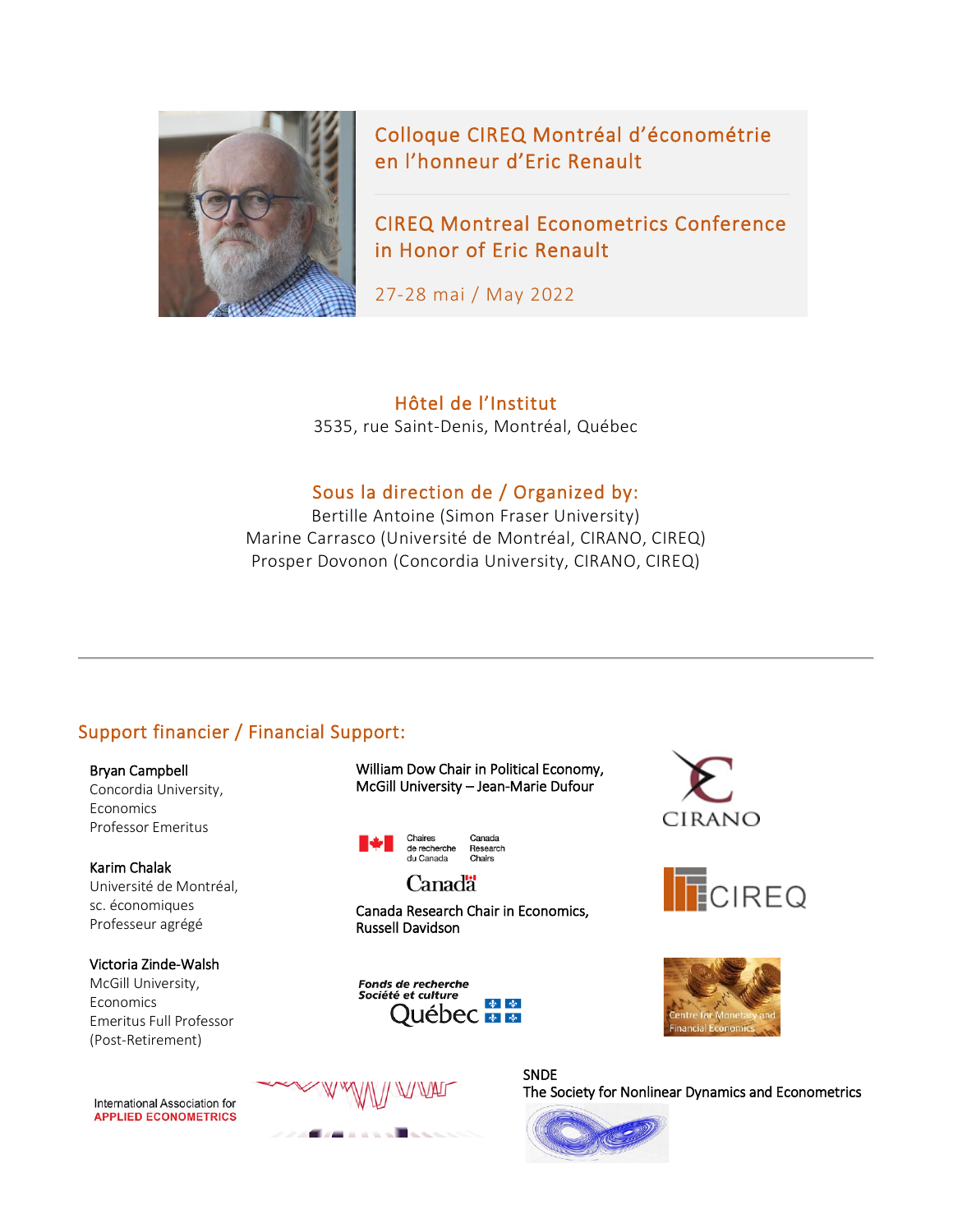# VENDREDI, LE 27 MAI 2022 FRIDAY, MAY 27, 2022

\* Presentations: 25 minutes; Questions audience: 5 minutes

### 8:15 – 8:50 Petit-déjeuner continental et inscription / Continental Breakfast and Registration

- 8:50 9:00 Bienvenue / Welcome
- 9:00 10:30 SESSION 1: High-Frequency Data and Methods Présidente / Chair: Victoria Zinde-Walsh (McGill U., CIREQ)

Denis Pelletier (North Carolina State U.) & C. Wang (SAS): Price Duration and Sign-Based Variance and Covariance Estimation

Yacine Aït-Sahalia (Princeton U.), J. Fan (Princeton U.), L. Xue (Princeton U.) & Y. Zhou (Princeton U.): How and When Are High-Frequency Prices Predictable?

Per Mykland (U. Chicago) & L. Zhang (U. Illinois, Chicago): Nonparametric Observed Standard Errors for High Frequency Data

- 10:30 11:00 Pause / Break
- 11:00 12:30 SESSION 2: Identification and Uniform Inference Président / Chair: Karim Chalak (U. Montréal)

G. Cavaliere (U. Bologna), Adam McCloskey (U. Colorado), R.S. Pedersen (U. Copenhagen) & A. Rahbek (U. Copenhagen): *Uniform Critical Value Construction for* Likelihood Ratio Statistics in Boundary Problems

David Frazier (Monash U.), E. Renault (U. Warwick), L. Zhang (U. Amsterdam) & X. Zhao (Monash U.): Weak Identification in Discrete Choice Models

Enrique Sentana (CEMFI): Finite Underidentification

- 12:30 14:00 Lunch
- 14:00 15:30 SESSION 3: Long-Run Risk and Dynamics Président / Chair: Dalibor Stevanovic (UQAM)

Bertille Antoine (Simon Fraser U.) & W. Sun (Simon Fraser U.): Simulation-Based Estimation with Many Auxiliary Statistics Applied to Long-Run Dynamic Analysis

René Garcia (U. Montréal, CIRANO, CIREQ) & M. Farouh (U. Montréal): *Funding* Conditions, Transaction Costs and the Dynamic Performance of Anomalies

Christian Gouriéroux (U. Toronto) & J. Jasiak (York U.): Long Run Risk in Stationary Structural Vector Autoregressive Models

15:30 – 16:00 Pause / Break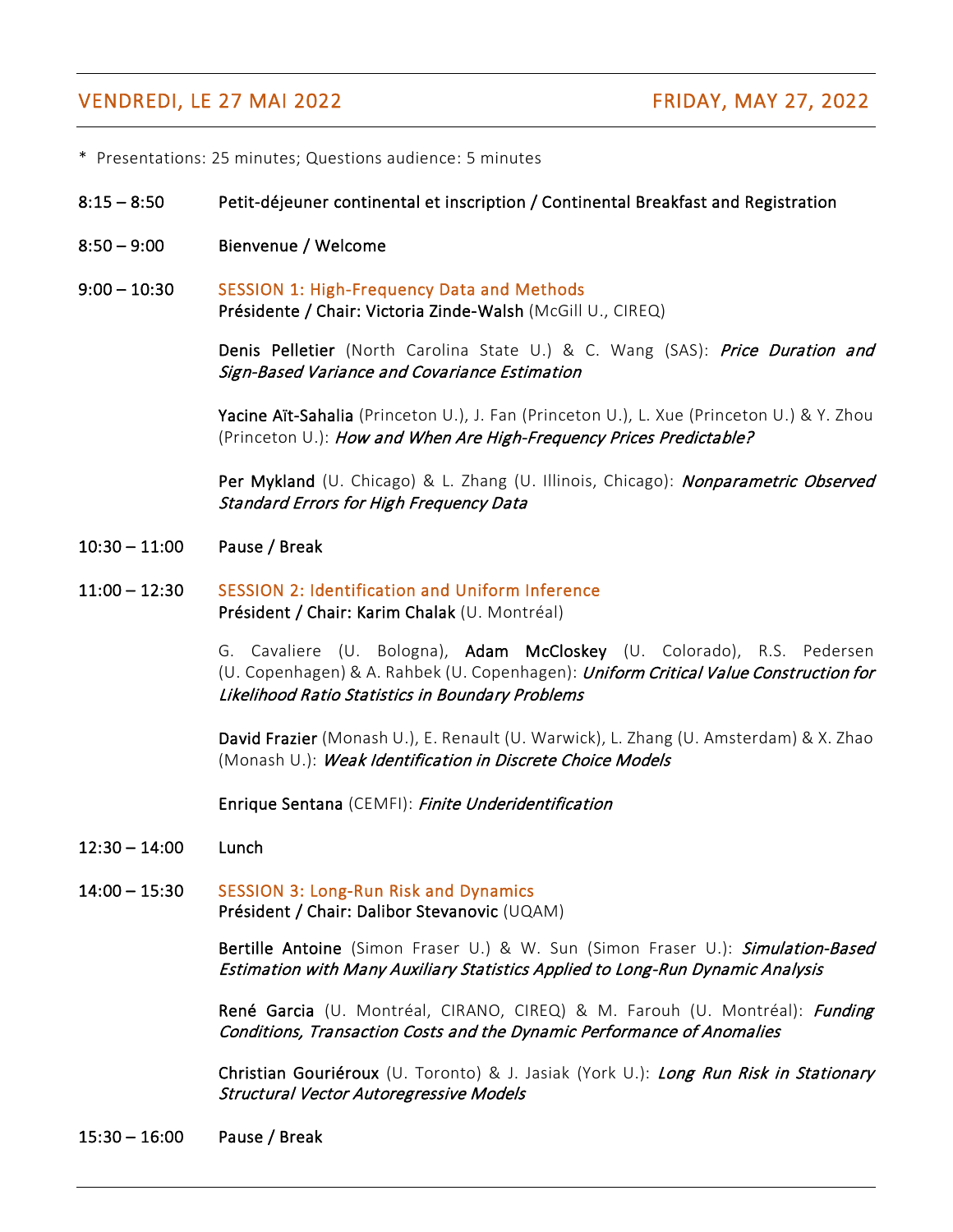## VENDREDI, LE 27 MAI 2022 FRIDAY, MAY 27, 2022

### 16:00 – 17:00 SESSION 4: Identification and Robust Inference Président / Chair: Benoit Perron (U. Montréal, CIRANO, CIREQ)

Lars Hansen (U. Chicago): Risk, Ambiguity, and Misspecification: Decision Theory, Robust Control, and Statistics \*\*\* PRÉSENTATION À DISTANCE / REMOTE PRESENTATION \*\*\*

M.-C. Beaulieu (U. Laval), Jean-Marie Dufour (McGill U., CIRANO, CIREQ) & L. Khalaf (Carleton U.): Weak Beta, Strong Beta: Identification-Robust and Simultaneous Inference

#### 17:15 – 18:30 POSTER SESSION 5

Md. Nazmul Ahsan (Concordia U., CIREQ): Practical Estimation Methods for High-Dimensional Multivariate Stochastic Volatility Models (avec/with J.-M. Dufour (McGill U., CIRANO, CIREQ))

Marine Carrasco (U. Montréal, CIRANO, CIREQ): Score-Type Tests for Normal Mixture Models (avec/with D. Amengal (CEMFI), X. Bei (Duke U.) & E. Sentana (CEMFI))

Firmin Ayivodji (U. Montréal, CIREQ): *Identification and Estimation of Common Factors* in Panel Data

Fousseni Chabi-Yo (U. Massachusetts in Amherst): Present Value of Assets Generalized

Saraswata Chaudhuri (McGill U., CIREQ): A Note on Efficient Estimation with Monotonically Missing at Random Data (avec/with J.-L. Barnwell (McGill U.))

Prosper Dovonon (Concordia U., CIRANO, CIREQ): Efficiency Bounds for Moment Condition Models of Mixed Identification Strength (avec/with Y. Atchadé (Boston U.) & F. Doko Tchatoka (U. Adelaide))

Masaya Takano (McGill U., CIREQ): Approximation Bounds for Conditional Expectation and Nonparametric Regression: Theory and Inference (avec/with J.-M. Dufour (McGill U., CIRANO, CIREQ))

Joann Jasiak (York U.): *Generalized Covariance Estimator* (avec/with C. Gouriéroux (U. of Toronto))

Richard Luger (U. Laval): Regularizing Stock Return Covariance Matrices Via Multiple **Testing** 

Cheikh Ibrahima Nokho (U. Montréal, CIREQ): Hansen Jagannathan with Many Assets (avec/with M. Carrasco (U. Montréal, CIRANO, CIREQ))

Guillaume Roussellet (McGill U., CIREQ): Demand-Supply Fluctuations and VIX Informativeness (avec/with L. Barras (U. Luxembourg) & A. Malkhozov (Queen Mary U.))

Xiaolin Sun (Simon Fraser U.): *Estimation of Heterogeneous Treatment Effects Using a* Conditional Moment Based Approach